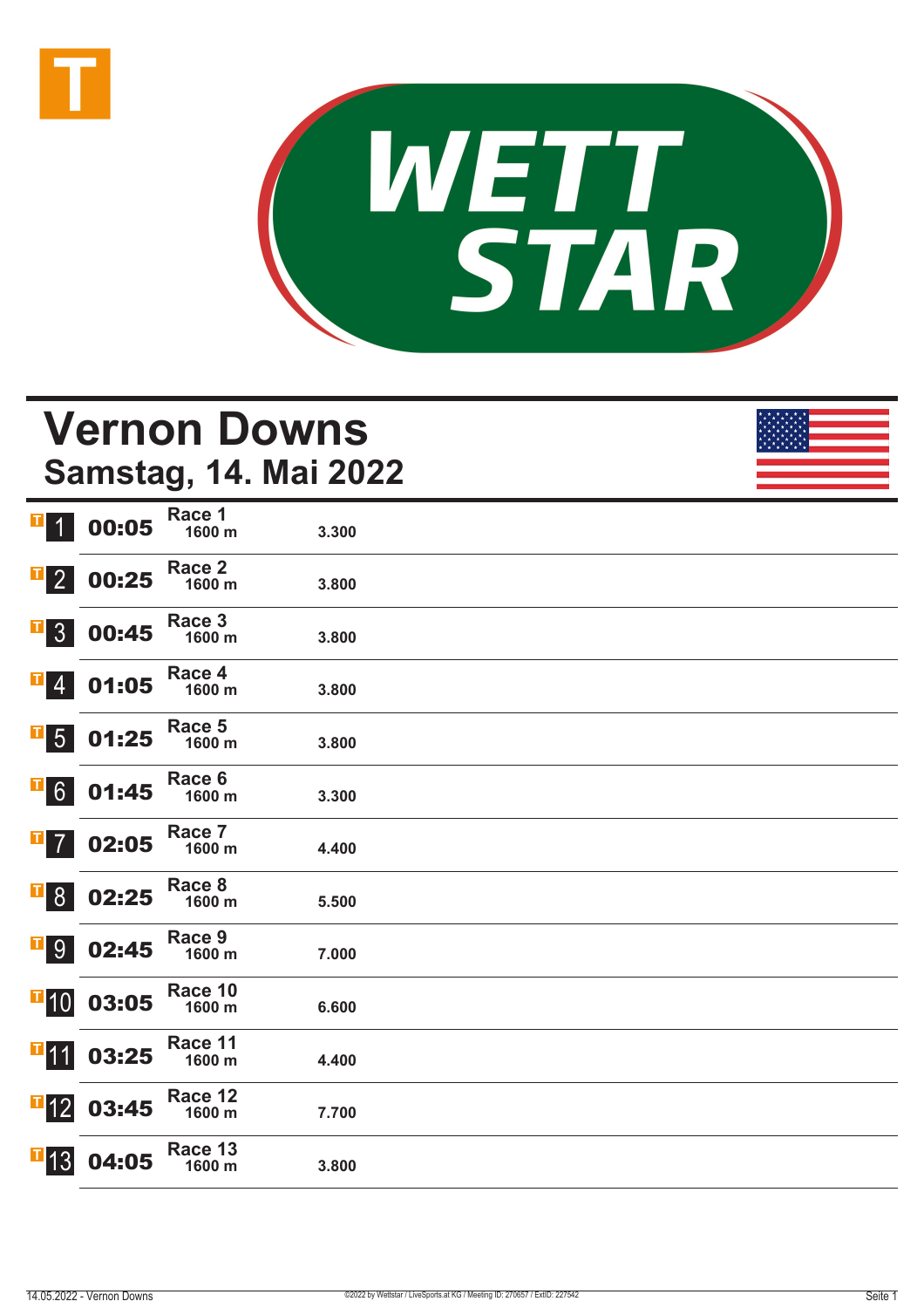|  | <b>WANN STARTET IHR PFERD</b> |
|--|-------------------------------|
|  |                               |

| All Heart I Am          | 13 | Deli Dream               | 10              | Islav N            | 12 | Napper Tandy           |    | Shady Mccoy          |    |
|-------------------------|----|--------------------------|-----------------|--------------------|----|------------------------|----|----------------------|----|
| Amityville Lindy        |    | Dream On A Roll          |                 | It's Rigged        |    | Nesh Cruiser           |    | Skyline Blue Chip    |    |
| <b>Attention Please</b> |    | Dudes Sweet Bet          |                 | I've Got Hootspa   |    | No Schmo Joe           |    | Some Royalty         |    |
| Bet Big On Blue         |    | Fancy Knows              | 6               | Jericho Willie     |    | No Wine For You        | 13 | Starlitsimple Rig    |    |
| Bet On Yourself         |    | <b>Fashion Princess</b>  |                 | Kenzie Hanover     |    | Northern Rein          |    | Stirling Ensign      |    |
| <b>Black Titanium</b>   |    | Fiona                    |                 | Ladyyouaregorgeous | 13 | Old Pal                |    | Summer Chrome        |    |
| <b>Blowin Smoke</b>     |    | <b>Frontier Rollo</b>    |                 | Lepanto            | 8  | Ongoing Royalty        |    | Sunrise Winner       |    |
| <b>Bluesville</b>       |    | Galactic Storm           |                 | Little Toro        |    | Only Passing Thru      |    | Surreal Dreamin      |    |
| <b>Bluffton</b>         | 13 | Gemini Express           |                 | Lorrie Sue         |    | Palpitations           |    | Surreal Feeling      | 12 |
| <b>Bold Fresh</b>       |    | Gimme Some Lovin'        | 11              | Major Catch        |    | Poker Play             | 13 | Sweet Style          |    |
| <b>Bourbon Express</b>  | 10 | <b>Give Angel Credit</b> | 13              | <b>Maior Steel</b> |    | Purameri               |    | <b>Taken Control</b> |    |
| Bumblebabynme           |    | Golden Brit              |                 | Manny L            |    | <b>Rally Your Crew</b> |    | Tempster Hanover     |    |
| Cantkeepmiasecret       |    | Golden Kronos            | 10 <sup>°</sup> | <b>Miley Rose</b>  | 12 | Road Map               |    | The Hunt Is On       |    |
| Cash N Chrome           | 10 | Gunpowder N              |                 | Milleniums Girl    |    | Rock On Express        |    | Therewasthisgirl     |    |
| Chake                   |    | Heid                     | 13              | Mindy Mae Rain     |    | Rub Me                 |    | Unusual Clarity      |    |
| Connie's Comet          |    | Huntanover               |                 | Mister Miami       |    | Samson J               |    | Valentine Express    |    |
| Da Boogie Man           | 10 | Idon'tthinkso            |                 | Moon Doggie        |    | San Franny             |    | <b>Wind Blast</b>    |    |

#### **WANN STARTET IHR JOCKEY / FAHRER...**

### **WANN STARTET IHR TRAINER...**

| Adam Capizzano     | 9.11             | Angus Mac Donald | 2,7,8,10 | Anthony Mondi          |                    | Craig Knude        |                 |
|--------------------|------------------|------------------|----------|------------------------|--------------------|--------------------|-----------------|
| Dale Lawton        | 3.7.9.11.12      | Eric Felter      | 3.7      | Fannie Saul-Beaulieu   | 1,4,5,7,8,13       | Gary Gibson        | 1.11.13         |
| Gates Brunet       |                  | George Ducharme  | 3,4,8,12 | George Harrison        | 5.13               | Jeff Sorenson      | 1,3,7,8,9       |
| Jessica Okusko     | 1.3.4.8.10.11.12 |                  |          | Joe Nassimos           | 1.5.11.13          | John Mcneil III    | 5.7.9.11        |
| Justin Huckabone   | 6.9.10.12        | Kenneth Andersen |          | Kerin Warner           | 1.5.6.8.9.11.12.13 |                    |                 |
| Marissa Chadbourne | 4.6.8.10         | Mary Nelson      |          | <b>Michael Collins</b> |                    | <b>Misty Carey</b> | 3,5,7           |
| Ray Van Dreason    |                  | Richard Isvk     |          | Richard Papa           |                    | <b>Robert Gale</b> | 2,3,4,5,6,7,8,9 |
| Stanley Zombick Jr | 6.10.13          | William Okusko   |          |                        |                    |                    |                 |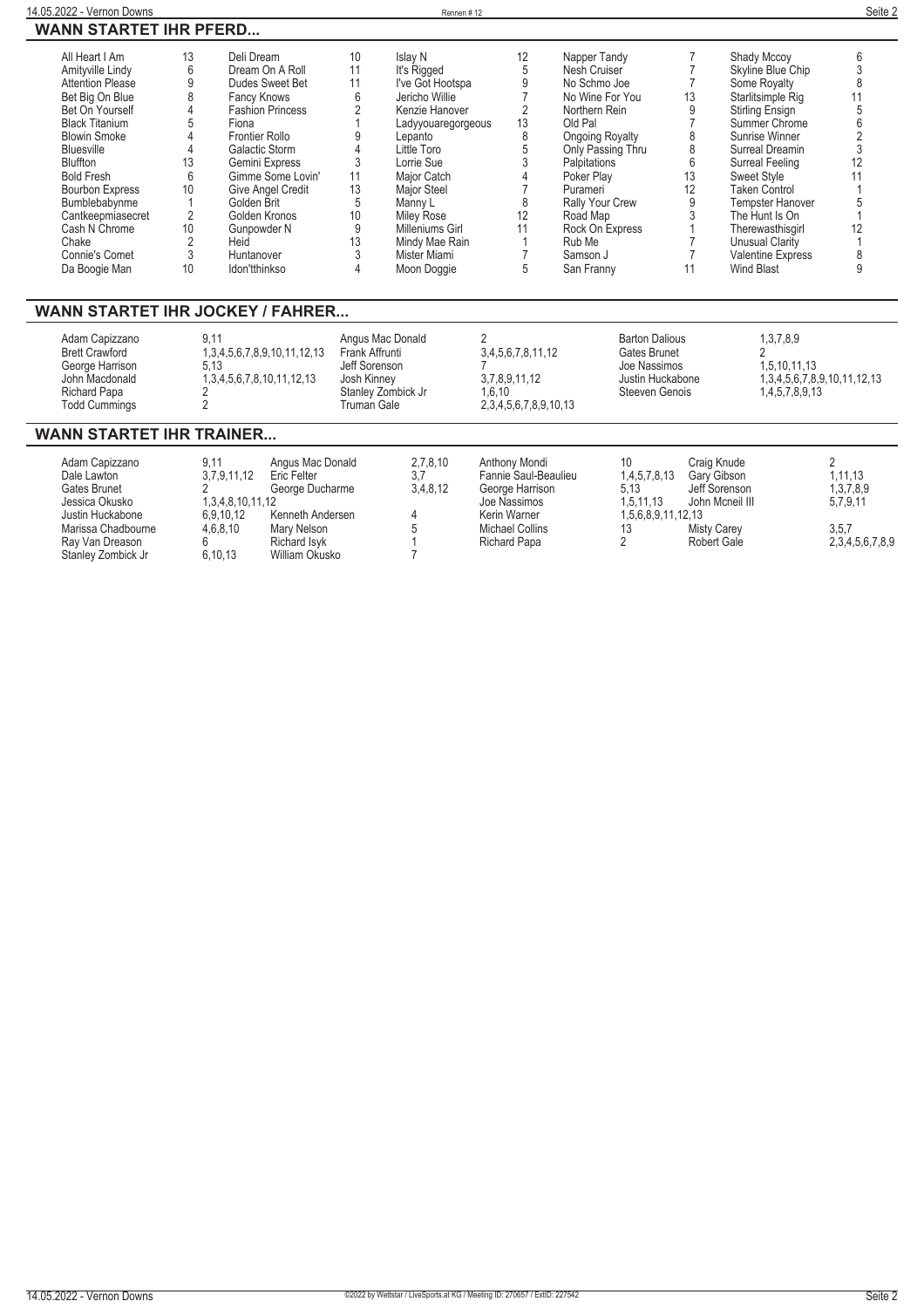**1600 m 3.300** 

**Race 1 Rennpreis: 3.300**

**Fillies & Mares TrackMaster Rating 65 (N/W L3 65.5) or|less as of 5/9 7 Relentless Dancer (Scratched - Sick)** 

### **1 00:05**

| 1600<br><b>Rock On Express</b><br>3j. rotbraun S (Rock N Roll Heaven - Shes A P<br>4<br>Trainer: Jessica Okusko<br>Besitzer: James S De Armond, Marcy, N<br>77.10<br><b>John Macdonald</b><br>ML: 55.0<br>The Hunt Is On<br>$\overline{\mathbf{2}}$<br>3j. rotbraun S (Huntsville - My American Tallia)<br>Trainer: Gary Gibson<br>Besitzer: Devan J Flood, Cicero, NY<br>72.60<br><b>Justin Huckabone</b><br>ML: 4,0<br><b>Fiona</b><br>3<br>7j. grau S (Art Major - Lislea Sophia)<br>Trainer: Joe Nassimos<br>Besitzer: Dennis A Steady, Ferrisburg, V<br>65.80<br><b>Joe Nassimos</b><br>ML: 16.0<br><b>Taken Control</b><br>4<br>4j. grau S (Control The Moment - Transfer Han<br>Trainer: Jeff Sorenson<br>Besitzer: Paula J Sarcone, Vernon, NY<br>72.60<br><b>Barton Dalious</b><br>ML: 3,0<br><b>Mindy Mae Rain</b><br>5<br>5j. rotbraun S (Heston Blue Chip - Mindy's Sist<br>Trainer: Kerin Warner<br>Besitzer: New York Stdbrds LTD Ny, Pa<br>74.80<br><b>Brett Crawford</b><br>ML: 6,0 |
|-----------------------------------------------------------------------------------------------------------------------------------------------------------------------------------------------------------------------------------------------------------------------------------------------------------------------------------------------------------------------------------------------------------------------------------------------------------------------------------------------------------------------------------------------------------------------------------------------------------------------------------------------------------------------------------------------------------------------------------------------------------------------------------------------------------------------------------------------------------------------------------------------------------------------------------------------------------------------------------------------------|
|                                                                                                                                                                                                                                                                                                                                                                                                                                                                                                                                                                                                                                                                                                                                                                                                                                                                                                                                                                                                     |
|                                                                                                                                                                                                                                                                                                                                                                                                                                                                                                                                                                                                                                                                                                                                                                                                                                                                                                                                                                                                     |
|                                                                                                                                                                                                                                                                                                                                                                                                                                                                                                                                                                                                                                                                                                                                                                                                                                                                                                                                                                                                     |
|                                                                                                                                                                                                                                                                                                                                                                                                                                                                                                                                                                                                                                                                                                                                                                                                                                                                                                                                                                                                     |
|                                                                                                                                                                                                                                                                                                                                                                                                                                                                                                                                                                                                                                                                                                                                                                                                                                                                                                                                                                                                     |
|                                                                                                                                                                                                                                                                                                                                                                                                                                                                                                                                                                                                                                                                                                                                                                                                                                                                                                                                                                                                     |
|                                                                                                                                                                                                                                                                                                                                                                                                                                                                                                                                                                                                                                                                                                                                                                                                                                                                                                                                                                                                     |
|                                                                                                                                                                                                                                                                                                                                                                                                                                                                                                                                                                                                                                                                                                                                                                                                                                                                                                                                                                                                     |
|                                                                                                                                                                                                                                                                                                                                                                                                                                                                                                                                                                                                                                                                                                                                                                                                                                                                                                                                                                                                     |
|                                                                                                                                                                                                                                                                                                                                                                                                                                                                                                                                                                                                                                                                                                                                                                                                                                                                                                                                                                                                     |
|                                                                                                                                                                                                                                                                                                                                                                                                                                                                                                                                                                                                                                                                                                                                                                                                                                                                                                                                                                                                     |
|                                                                                                                                                                                                                                                                                                                                                                                                                                                                                                                                                                                                                                                                                                                                                                                                                                                                                                                                                                                                     |
|                                                                                                                                                                                                                                                                                                                                                                                                                                                                                                                                                                                                                                                                                                                                                                                                                                                                                                                                                                                                     |
|                                                                                                                                                                                                                                                                                                                                                                                                                                                                                                                                                                                                                                                                                                                                                                                                                                                                                                                                                                                                     |
|                                                                                                                                                                                                                                                                                                                                                                                                                                                                                                                                                                                                                                                                                                                                                                                                                                                                                                                                                                                                     |
|                                                                                                                                                                                                                                                                                                                                                                                                                                                                                                                                                                                                                                                                                                                                                                                                                                                                                                                                                                                                     |
|                                                                                                                                                                                                                                                                                                                                                                                                                                                                                                                                                                                                                                                                                                                                                                                                                                                                                                                                                                                                     |
|                                                                                                                                                                                                                                                                                                                                                                                                                                                                                                                                                                                                                                                                                                                                                                                                                                                                                                                                                                                                     |
|                                                                                                                                                                                                                                                                                                                                                                                                                                                                                                                                                                                                                                                                                                                                                                                                                                                                                                                                                                                                     |
|                                                                                                                                                                                                                                                                                                                                                                                                                                                                                                                                                                                                                                                                                                                                                                                                                                                                                                                                                                                                     |
| <b>Bumblebabynme</b><br>5j. rotbraun S (Sportswriter - Well Funded)                                                                                                                                                                                                                                                                                                                                                                                                                                                                                                                                                                                                                                                                                                                                                                                                                                                                                                                                 |
| 6<br>Trainer: Fannie Saul-Beaulieu                                                                                                                                                                                                                                                                                                                                                                                                                                                                                                                                                                                                                                                                                                                                                                                                                                                                                                                                                                  |
| Besitzer: Fannie L Saul-Beaulieu, Marg                                                                                                                                                                                                                                                                                                                                                                                                                                                                                                                                                                                                                                                                                                                                                                                                                                                                                                                                                              |
| <b>Steeven Genois</b><br>ML: 9.0                                                                                                                                                                                                                                                                                                                                                                                                                                                                                                                                                                                                                                                                                                                                                                                                                                                                                                                                                                    |
| <b>Unusual Clarity</b><br>7j. rotbraun S (Betterthancheddar - Circle Gam                                                                                                                                                                                                                                                                                                                                                                                                                                                                                                                                                                                                                                                                                                                                                                                                                                                                                                                            |
| 7<br>Trainer: Richard Isyk                                                                                                                                                                                                                                                                                                                                                                                                                                                                                                                                                                                                                                                                                                                                                                                                                                                                                                                                                                          |
| Besitzer: Nicholas Gibides, Syracuse, N<br>83.90                                                                                                                                                                                                                                                                                                                                                                                                                                                                                                                                                                                                                                                                                                                                                                                                                                                                                                                                                    |
| <b>Stanley Zombick Jr</b><br>ML: 8.0                                                                                                                                                                                                                                                                                                                                                                                                                                                                                                                                                                                                                                                                                                                                                                                                                                                                                                                                                                |
| Ergebnis:<br>Quoten:                                                                                                                                                                                                                                                                                                                                                                                                                                                                                                                                                                                                                                                                                                                                                                                                                                                                                                                                                                                |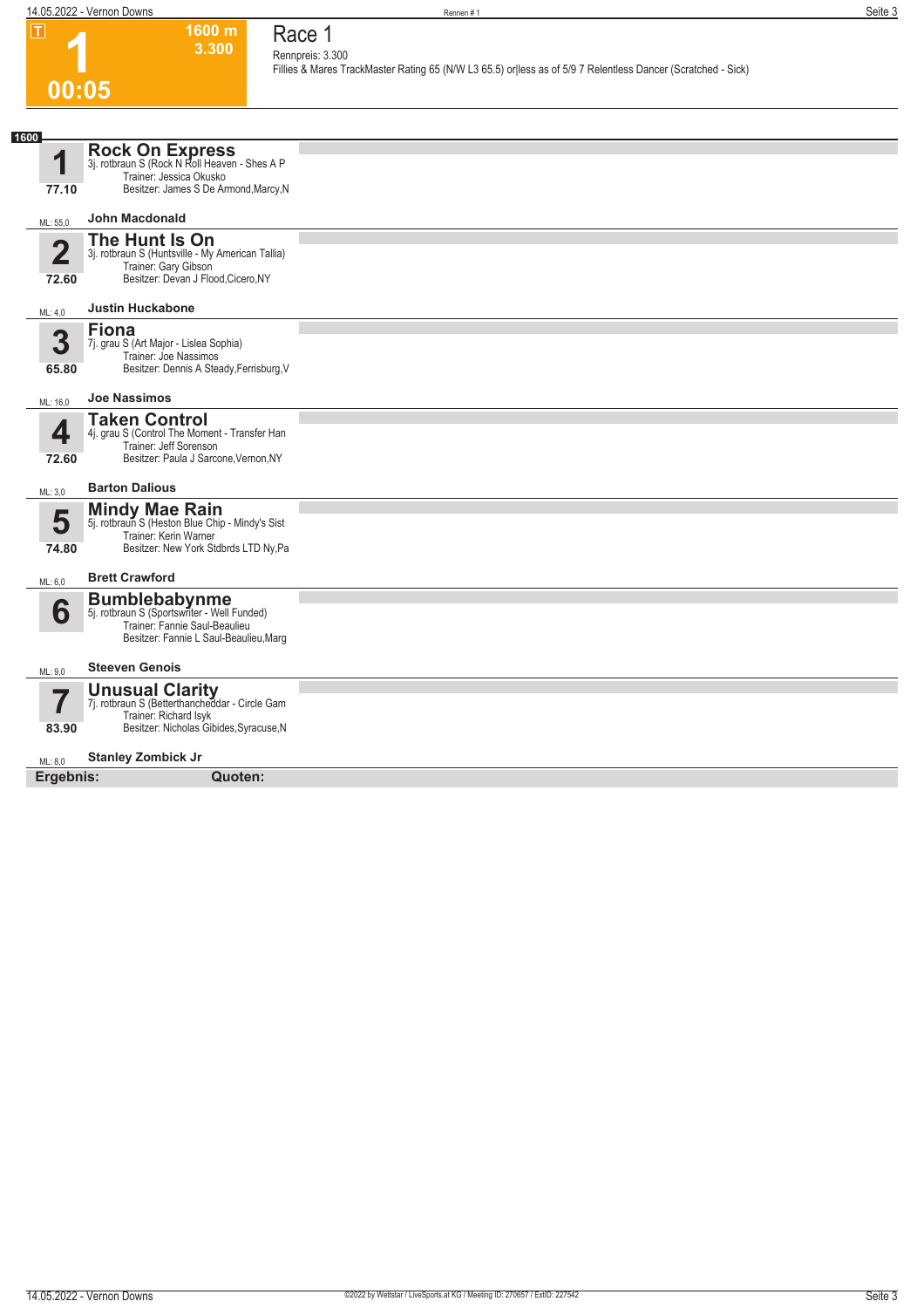## **2 00:25**

# **Race 2**

**1600 m 3.800** 

**Rennpreis: 3.800 N/W 1(F& M or NY Owned or Sired 2) PM Races Life** 

| 1600              |                                                                                                                                               |  |
|-------------------|-----------------------------------------------------------------------------------------------------------------------------------------------|--|
|                   | <b>Chake</b><br>3j. rotbraun S (Donato Hanover - Linda Lovele<br>Trainer: Craig Knude                                                         |  |
| 63.50             | Besitzer: Daniel Sarafian, Unionville, ON                                                                                                     |  |
| ML: 24,0          | <b>Todd Cummings</b>                                                                                                                          |  |
| $\Gamma$<br>99.80 | <b>Sunrise Winner</b><br>3j. schwarz W (Credit Winner - Strong Tea)<br>Trainer: Robert Gale<br>Besitzer: Robert C Gale, Vernon, NY; Sa        |  |
| ML: 55,0          | <b>Truman Gale</b>                                                                                                                            |  |
| 3<br>108.90       | <b>Kenzie Hanover</b><br>5j. rotbraun S (Rc Royalty - K T Bird)<br>Trainer: Richard Papa<br>Besitzer: Louis F & Richard L Papa, Uti           |  |
| ML: 7,0           | <b>Richard Papa</b>                                                                                                                           |  |
| 83.90             | <b>Fashion Princess</b><br>3j. rotbraun S (Donato Hanover - Fashion Spo<br>Trainer: Gates Brunet<br>Besitzer: Robert Mc Nerney, Newton, NJ    |  |
| ML: 11,0          | <b>Gates Brunet</b>                                                                                                                           |  |
| 5<br>81.60        | <b>Cantkeepmiasecret</b><br>4j. grau S (Conway Hall - Art Of Deception)<br>Trainer: Angus Mac Donald<br>Besitzer: Angus L Mac Donald, Vernon, |  |
| ML: 25.0          | <b>Angus Mac Donald</b>                                                                                                                       |  |
| Ergebnis:         | Quoten:                                                                                                                                       |  |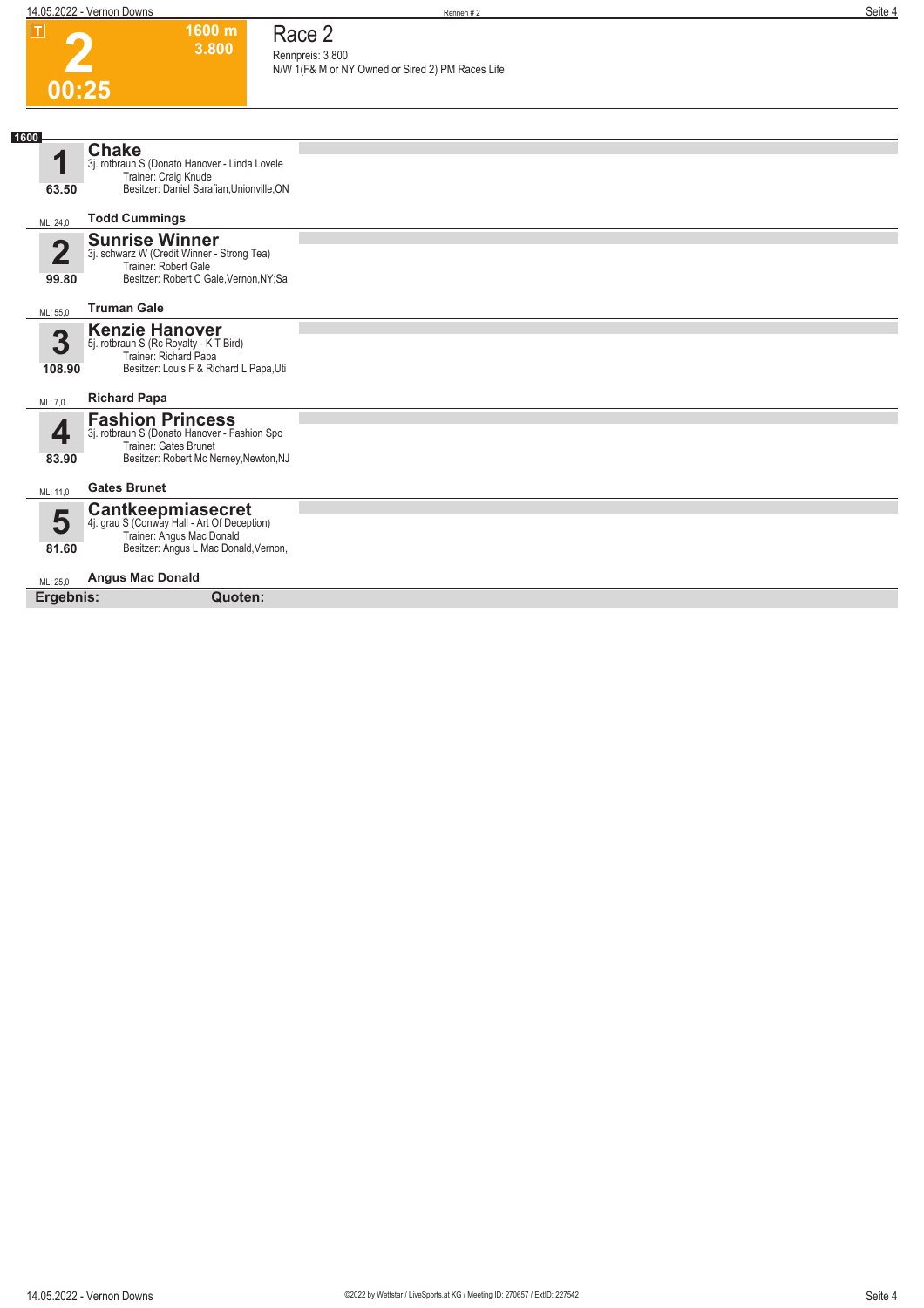| $\mathbf{I}$                     | 1600 m<br>3.800                                                                                                                              | Race 3                                                                                                 |
|----------------------------------|----------------------------------------------------------------------------------------------------------------------------------------------|--------------------------------------------------------------------------------------------------------|
|                                  |                                                                                                                                              | Rennpreis: 3.800<br>N/W 1(NY Owned or Sired 2) PM Races Life (N/W Race in Last 4 Starts Allowed 1 Win) |
|                                  | 00:45                                                                                                                                        |                                                                                                        |
|                                  |                                                                                                                                              |                                                                                                        |
| 1600                             |                                                                                                                                              |                                                                                                        |
| 1                                | <b>Huntanover</b><br>3j. rotbraun H (Huntsville - Shortstory Hanover<br>Trainer: George Ducharme                                             |                                                                                                        |
| 83.90                            | Besitzer: Purple Haze Stables LLC, Fair                                                                                                      |                                                                                                        |
| ML: 22,0                         | <b>Frank Affrunti</b>                                                                                                                        |                                                                                                        |
| $\overline{\mathbf{2}}$<br>81.60 | <b>Road Map</b><br>3j. rotbraun W (Heston Blue Chip - Day Trip)<br>Trainer: Dale Lawton<br>Besitzer: Chris S Lawton, Vernon, NY; D           |                                                                                                        |
|                                  | <b>Josh Kinney</b>                                                                                                                           |                                                                                                        |
| ML: 13,0                         | <b>Lorrie Sue</b>                                                                                                                            |                                                                                                        |
| 3<br>72.60                       | 3j. rotbraun S (So Surreal - Mississkippy)<br>Trainer: Misty Carey<br>Besitzer: Misty L Carey, Rome, NY                                      |                                                                                                        |
| ML: 4,0                          | <b>Justin Huckabone</b>                                                                                                                      |                                                                                                        |
| 4<br>72.60                       | <b>Connie's Comet</b><br>3j. rotbraun S (Roll With Joe - Sakra's Mo)<br>Trainer: Jeff Sorenson<br>Besitzer: Paula J Sarcone, Vernon, NY;     |                                                                                                        |
| ML: 45,0                         | <b>Barton Dalious</b>                                                                                                                        |                                                                                                        |
| 5<br>99.80                       | <b>Skyline Blue Chip</b><br>3j. rotbraun W (American Ideal - Incredible Be<br>Trainer: Robert Gale<br>Besitzer: Robert C Gale, Vernon, NY    |                                                                                                        |
| ML: 16,0                         | <b>Truman Gale</b>                                                                                                                           |                                                                                                        |
| 6<br>74.80                       | <b>Surreal Dreamin</b><br>3j. rotbraun W (So Surreal - Dreamin Of Teri)<br>Trainer: Eric Felter<br>Besitzer: Black Knight Stables, Tully, NY |                                                                                                        |
| ML: 16,0                         | <b>Brett Crawford</b>                                                                                                                        |                                                                                                        |
| 7<br>77.10                       | <b>Gemini Express</b><br>3j. rotbraun H (Huntsville - B J's Sunshine)<br>Trainer: Jessica Okusko<br>Besitzer: James S De Armond, Marcy, N    |                                                                                                        |
| ML: 10,0                         | <b>John Macdonald</b>                                                                                                                        |                                                                                                        |
| Ergebnis:                        | Quoten:                                                                                                                                      |                                                                                                        |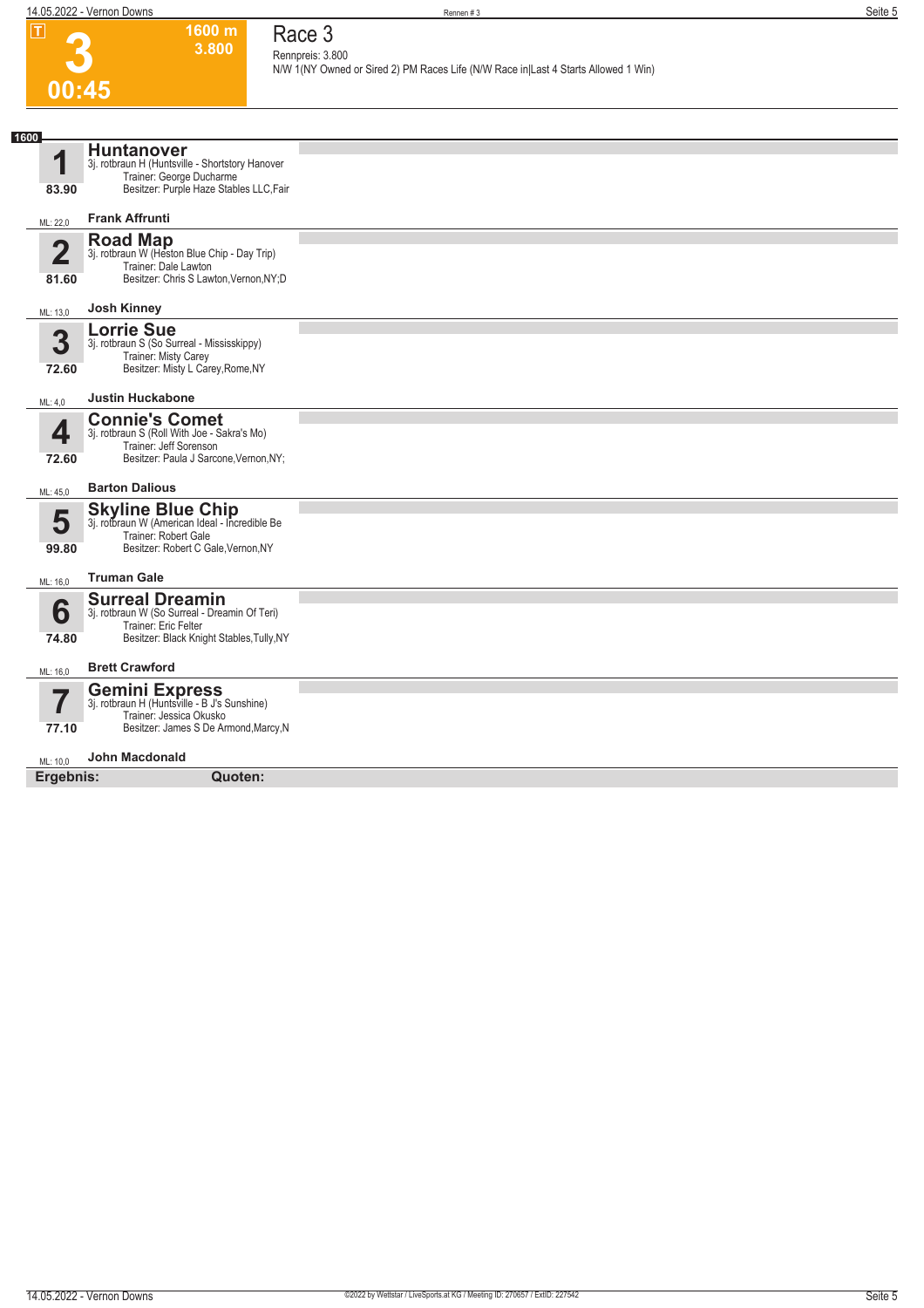**1600 m 3.800** 

**Race 4 Rennpreis: 3.800**

**N/W 1(NY Owned or Sired 2) PM Races Life (N/W Race in|Last 4 Starts Allowed 1 Win)** 

# **4 01:05**

| 1600                    |                                                                                                  |  |
|-------------------------|--------------------------------------------------------------------------------------------------|--|
| 1                       | <b>Idon'tthinkso</b><br>3j. rotbraun S (So Surreal - Western Scarlet)<br>Trainer: Jessica Okusko |  |
| 77.10                   | Besitzer: Jessica L Okusko, Vernon, NY                                                           |  |
| ML: 9.0                 | <b>John Macdonald</b>                                                                            |  |
| $\overline{\mathbf{2}}$ | <b>Bet On Yourself</b><br>3j. rotbraun W (Betting Line - Get A Clue)                             |  |
|                         | Trainer: Robert Gale                                                                             |  |
| 99.80                   | Besitzer: Anne C Morgan, Stillwater, NY;                                                         |  |
| ML: 7,0                 | <b>Truman Gale</b>                                                                               |  |
| 3                       | <b>Major Catch</b><br>4j. rotbraun S (Art Major - Onethatgotaway)                                |  |
|                         | Trainer: Kenneth Andersen                                                                        |  |
| 72.60                   | Besitzer: Robert J Zakian, York, ME; Ken                                                         |  |
| ML: 13,0                | <b>Justin Huckabone</b>                                                                          |  |
|                         | <b>Blowin Smoke</b>                                                                              |  |
| 4                       | 4j. rotbraun W (Heston Blue Chip - Windemere<br>Trainer: Fannie Saul-Beaulieu                    |  |
|                         | Besitzer: Fannie L Saul-Beaulieu, Marq                                                           |  |
| ML: 7,0                 | <b>Steeven Genois</b>                                                                            |  |
| 5                       | <b>Galactic Storm</b>                                                                            |  |
|                         | 3j. rotbraun H (American Ideal - Betit To Getit)<br>Trainer: Marissa Chadbourne                  |  |
| 74.80                   | Besitzer: D Jimmy Whittemore, Vernon,                                                            |  |
| ML: 3,0                 | <b>Brett Crawford</b>                                                                            |  |
|                         | <b>Bluesville</b>                                                                                |  |
| 6                       | 3j. rotbraun H (Huntsville - Dontcrymetheblues<br>Trainer: George Ducharme                       |  |
| 83.90                   | Besitzer: Purple Haze Stables LLC, Fair                                                          |  |
| ML: 25.0                | <b>Frank Affrunti</b>                                                                            |  |
| Ergebnis:               | Quoten:                                                                                          |  |
|                         |                                                                                                  |  |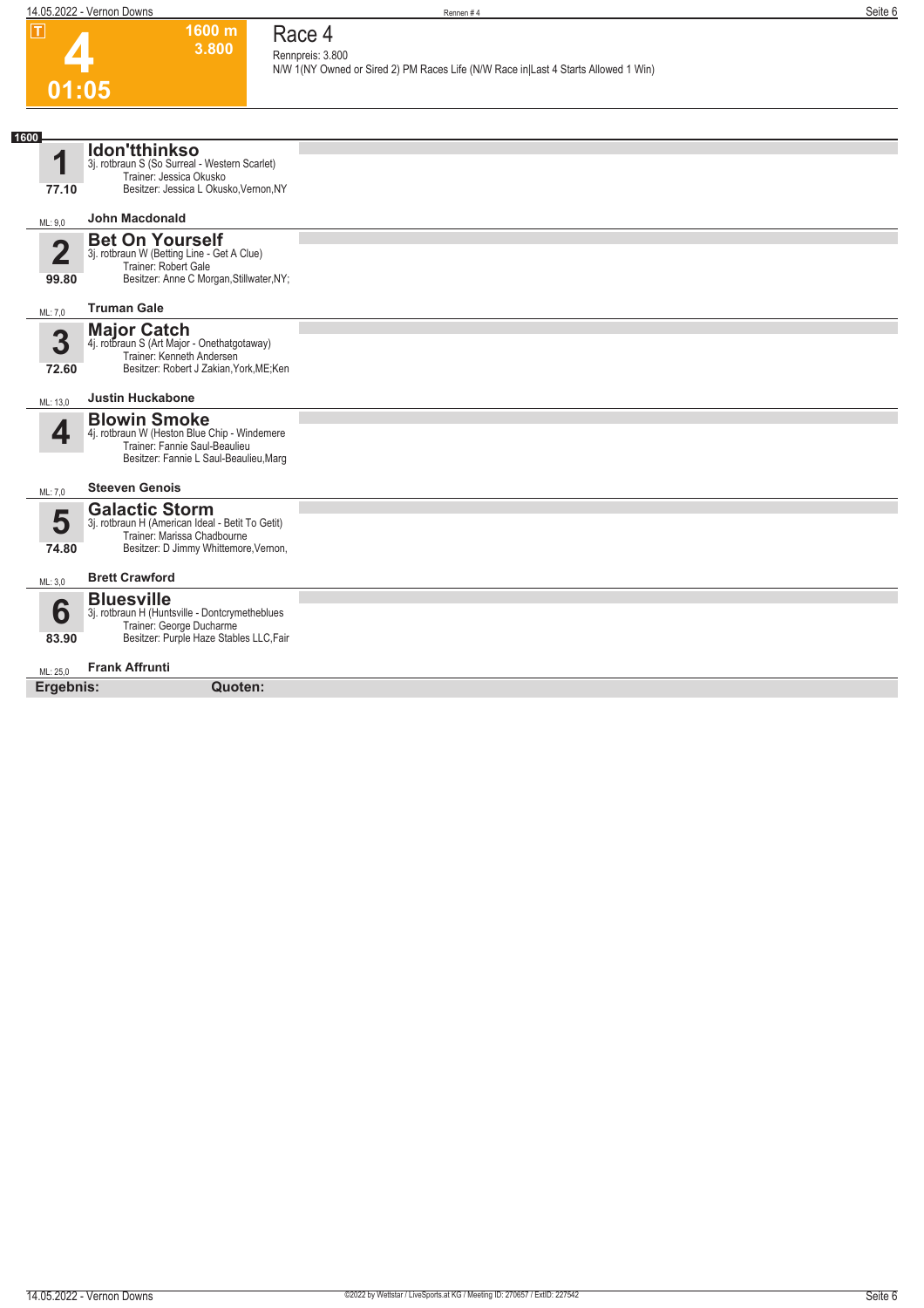**Race 5 Rennpreis: 3.800**

**1600 m 3.800** 

**5 01:25**

N/W \$1,000 Last 5 Starts (N/W L3 allowed \$250) AE: TM|Rating 69.5 (N/W L3 70/L5 70.5) or less as of 5/9 AE:|N/W Race in 2022 w/14 or<br>more starts or N/W Race since 3/29/21 Winner this class or higher in last start|ineligibl

| 1600                    |                                                                                                                                                           |                                                             |                                                                      |                      |                                                               |                                                                                                                           |
|-------------------------|-----------------------------------------------------------------------------------------------------------------------------------------------------------|-------------------------------------------------------------|----------------------------------------------------------------------|----------------------|---------------------------------------------------------------|---------------------------------------------------------------------------------------------------------------------------|
| 63.50                   | Moon Doggie<br>8j. rotbraun W (Six Of Diamonds - Kop R Tone<br>Trainer: George Harrison<br>Besitzer: Francesca A Mazza, New Hart                          |                                                             |                                                                      |                      |                                                               |                                                                                                                           |
| ML: 6,0                 | George Harrison                                                                                                                                           |                                                             |                                                                      |                      |                                                               |                                                                                                                           |
| $\overline{\mathbf{2}}$ | <b>Y S Joe</b><br>10j. kastanie W (Mach Three - Miss Far West)<br>Trainer: Fannie Saul-Beaulieu<br>Besitzer: Fannie L Saul-Beaulieu, Marq                 |                                                             |                                                                      |                      |                                                               |                                                                                                                           |
| ML: 9,0                 | <b>Steeven Genois</b>                                                                                                                                     |                                                             |                                                                      |                      |                                                               |                                                                                                                           |
| 3<br>99.80              | Stirling Ensign<br>9j. rotbraun W (Art Major - City Delight)<br>Trainer: Robert Gale<br>Besitzer: George C Tackley, Syracuse,                             |                                                             |                                                                      |                      |                                                               |                                                                                                                           |
| ML: 16,0                | <b>Truman Gale</b>                                                                                                                                        |                                                             |                                                                      |                      |                                                               |                                                                                                                           |
| 4<br>72.60              | <b>Tempster Hanover</b><br>12j. rotbraun W (Somebeachsomewhere - Te<br>Trainer: Misty Carey<br>Besitzer: Ashley A Snyder, Bouckville, N                   | 18.12 The Meadows<br>11.12 The Meadows<br>04.12 The Meadows | $\overline{\mathbf{2}}$<br>$\overline{\mathbf{2}}$<br>$\overline{2}$ | 1600<br>1600<br>1600 | 5,5 Grismore Greg<br>12,7 Grismore Greg<br>10,1 Grismore Greg | Artistnight, Tempsterhanover, Comeandgete<br>Imbanksy, Tempsterhanover, Wilcox<br>Imbanksy, Tempsterhanover, Endeavorskin |
| ML: 3,0                 | <b>Justin Huckabone</b>                                                                                                                                   | 20.11 The Meadows<br>30.10 The Meadows                      | 5<br>3                                                               | 1600<br>1600         | 32,7 Grismore Greg<br>6.3 Wilder Mike                         | Knockingaround, Comeandgetem, Wantme<br>Lexvegas, Knockingaround, Tempsterhanov                                           |
| 5<br>65.80<br>ML: 16,0  | <b>Black Titanium</b><br>5j. grau W (Dragon Again - Mississippi River)<br>Trainer: Joe Nassimos<br>Besitzer: Nicholas A Angarano, Syracus<br>Joe Nassimos |                                                             |                                                                      |                      |                                                               |                                                                                                                           |
| 6<br>74.80              | It's Rigged<br>6j. rotbraun W (Riggins - Cherry Bomb)<br>Trainer: John Mcneil III<br>Besitzer: Audrey L Henry, Wallkill, NY                               |                                                             |                                                                      |                      |                                                               |                                                                                                                           |
| ML: 55,0                | <b>Brett Crawford</b>                                                                                                                                     |                                                             |                                                                      |                      |                                                               |                                                                                                                           |
| 7<br>83.90              | <b>Golden Brit</b><br>9j. rotbraun W (American Ideal - Panimal Farm<br>Trainer: Mary Nelson<br>Besitzer: Mary Beth Nelson, Vernon, NY                     |                                                             |                                                                      |                      |                                                               |                                                                                                                           |
| ML: 10.0                | <b>Frank Affrunti</b>                                                                                                                                     |                                                             |                                                                      |                      |                                                               |                                                                                                                           |
| 8<br>77.10              | <b>Little Toro</b><br>4j. rotbraun W (Roll With Joe - Time Saver Ha<br>Trainer: Kerin Warner<br>Besitzer: Patrick M Press, West Deptfor                   |                                                             |                                                                      |                      |                                                               |                                                                                                                           |
| ML: 5.0                 | <b>John Macdonald</b>                                                                                                                                     |                                                             |                                                                      |                      |                                                               |                                                                                                                           |
| Ergebnis:               | Quoten:                                                                                                                                                   |                                                             |                                                                      |                      |                                                               |                                                                                                                           |
|                         |                                                                                                                                                           |                                                             |                                                                      |                      |                                                               |                                                                                                                           |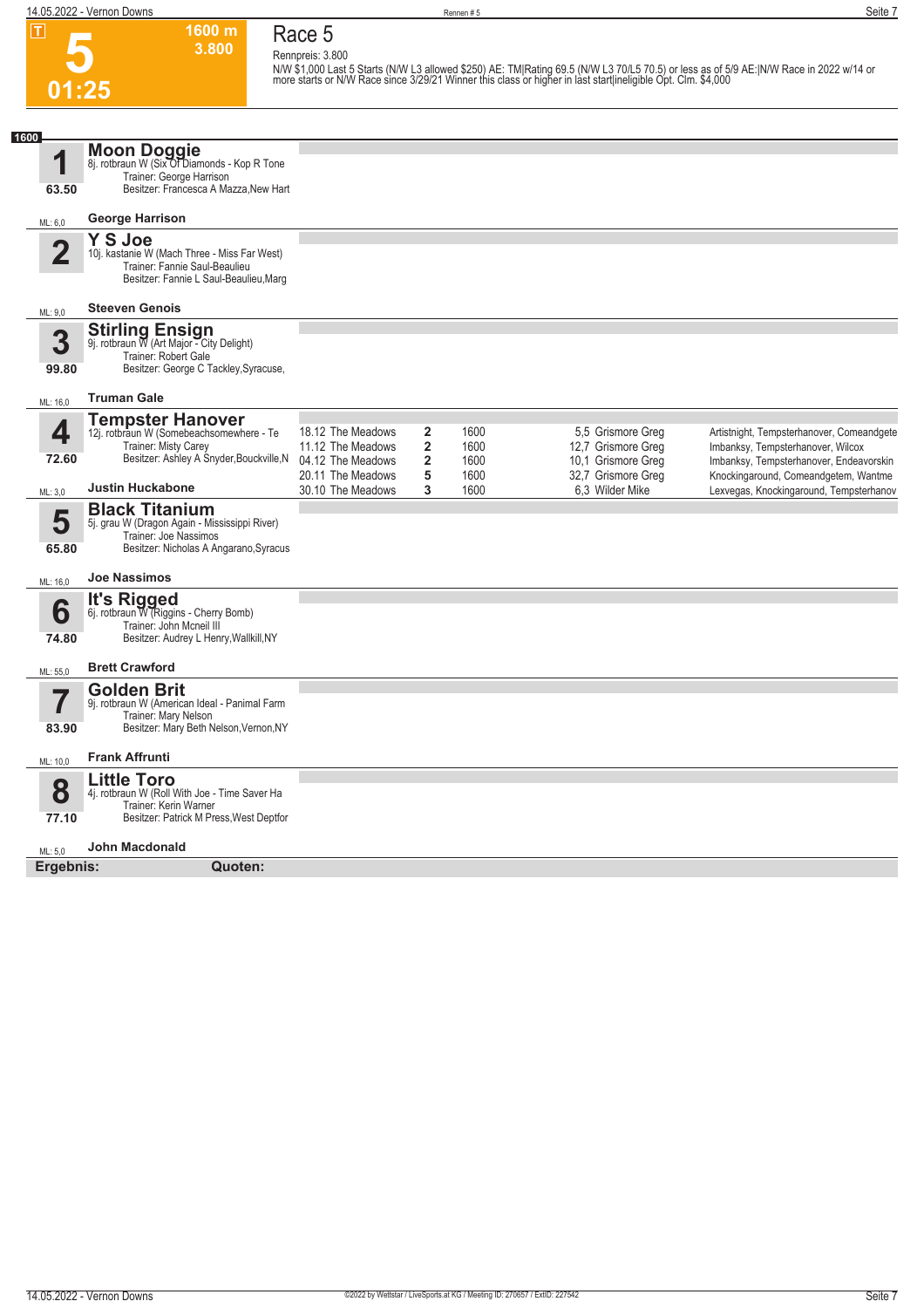|                         | 14.05.2022 - Vernon Downs                                                                                                                                  |                                                    | Rennen#6     |                                                                                     | Seite 8                                                          |
|-------------------------|------------------------------------------------------------------------------------------------------------------------------------------------------------|----------------------------------------------------|--------------|-------------------------------------------------------------------------------------|------------------------------------------------------------------|
| $ \mathsf{T} $<br>01:45 | 1600 m<br>3.300                                                                                                                                            | Race 6<br>Rennpreis: 3.300                         |              | TrackMaster Rating 65.1 or less as of 5/9 Winner This Class Last Start Draw Outside |                                                                  |
|                         |                                                                                                                                                            |                                                    |              |                                                                                     |                                                                  |
| 1600                    |                                                                                                                                                            |                                                    |              |                                                                                     |                                                                  |
| 1                       | <b>Summer Chrome</b><br>6j. kastanie W (Prayer I Am - Summer Ran)                                                                                          |                                                    |              |                                                                                     |                                                                  |
| 83.90                   | Trainer: Ray Van Dreason<br>Besitzer: Toni L Mogensen, Clinton, NY;                                                                                        |                                                    |              |                                                                                     |                                                                  |
|                         |                                                                                                                                                            |                                                    |              |                                                                                     |                                                                  |
| ML: 35,0                | <b>Frank Affrunti</b>                                                                                                                                      |                                                    |              |                                                                                     |                                                                  |
| $\overline{2}$<br>99.80 | <b>Palpitations</b><br>4j. rotbraun W (E L Titan - Lavec Dream)<br>Trainer: Robert Gale<br>Besitzer: Samuel A Trombley, Mooers,                            |                                                    |              |                                                                                     |                                                                  |
| ML: 55,0                | <b>Truman Gale</b>                                                                                                                                         |                                                    |              |                                                                                     |                                                                  |
| 3<br>77.10<br>ML: 10,0  | <b>Fancy Knows</b><br>8j. rotbraun S (Conway Hall - Fancy Wine)<br>Trainer: Kerin Warner<br>Besitzer: New York Stdbrds LTD Ny, Pa<br><b>John Macdonald</b> |                                                    |              |                                                                                     |                                                                  |
|                         | <b>Bold Fresh</b>                                                                                                                                          |                                                    |              |                                                                                     |                                                                  |
| 4                       | 13j. grau W (Cantab Hall - Pacific Photo)                                                                                                                  | 14.12 Scarborough Dow 1                            | 1600         | ,7 Deslandes Dan                                                                    | Boldfresh, Blueboyyankee, Curlytop                               |
| 74.80                   | Trainer: Marissa Chadbourne<br>Besitzer: Marissa L Chadbourne. West                                                                                        | 06.12 Scarborough Dow 2<br>29.11 Scarborough Dow 3 | 1600<br>1600 | 1.2 Thayer Shawn<br>1.2 Deslandes Dan                                               | Warglory, Boldfresh, Folktail<br>Erinkristen, Muscana, Boldfresh |
|                         |                                                                                                                                                            | 22.11 Scarborough Dow 1                            | 1600         | 2.0 Deslandes Dan                                                                   | Boldfresh, Warglory, Erinkristen                                 |
| ML: 4,0                 | <b>Brett Crawford</b>                                                                                                                                      | 15.11 Scarborough Dow 1                            | 1600         | 1,6 Nason Steven                                                                    | Boldfresh, Deliberate, Muscana-                                  |
| 5<br>83.90              | <b>Amityville Lindy</b><br>10j. rotbraun W (Deweycheatumnhowe - Poss<br>Trainer: Stanley Zombick Jr<br>Besitzer: Tabatha A Zombick, Vernon, N              |                                                    |              |                                                                                     |                                                                  |
| ML: 16,0                | <b>Stanley Zombick Jr</b>                                                                                                                                  |                                                    |              |                                                                                     |                                                                  |
| 6<br>72.60              | <b>Shady Mccoy</b><br>9j. kastanie W (Sj's Caviar - Betsel Lane)<br>Trainer: Justin Huckabone<br>Besitzer: Matthew P Dugan, Lebanon, N                     |                                                    |              |                                                                                     |                                                                  |
| ML: 3.0                 | <b>Justin Huckabone</b>                                                                                                                                    |                                                    |              |                                                                                     |                                                                  |
| Ergebnis:               | Quoten:                                                                                                                                                    |                                                    |              |                                                                                     |                                                                  |
|                         |                                                                                                                                                            |                                                    |              |                                                                                     |                                                                  |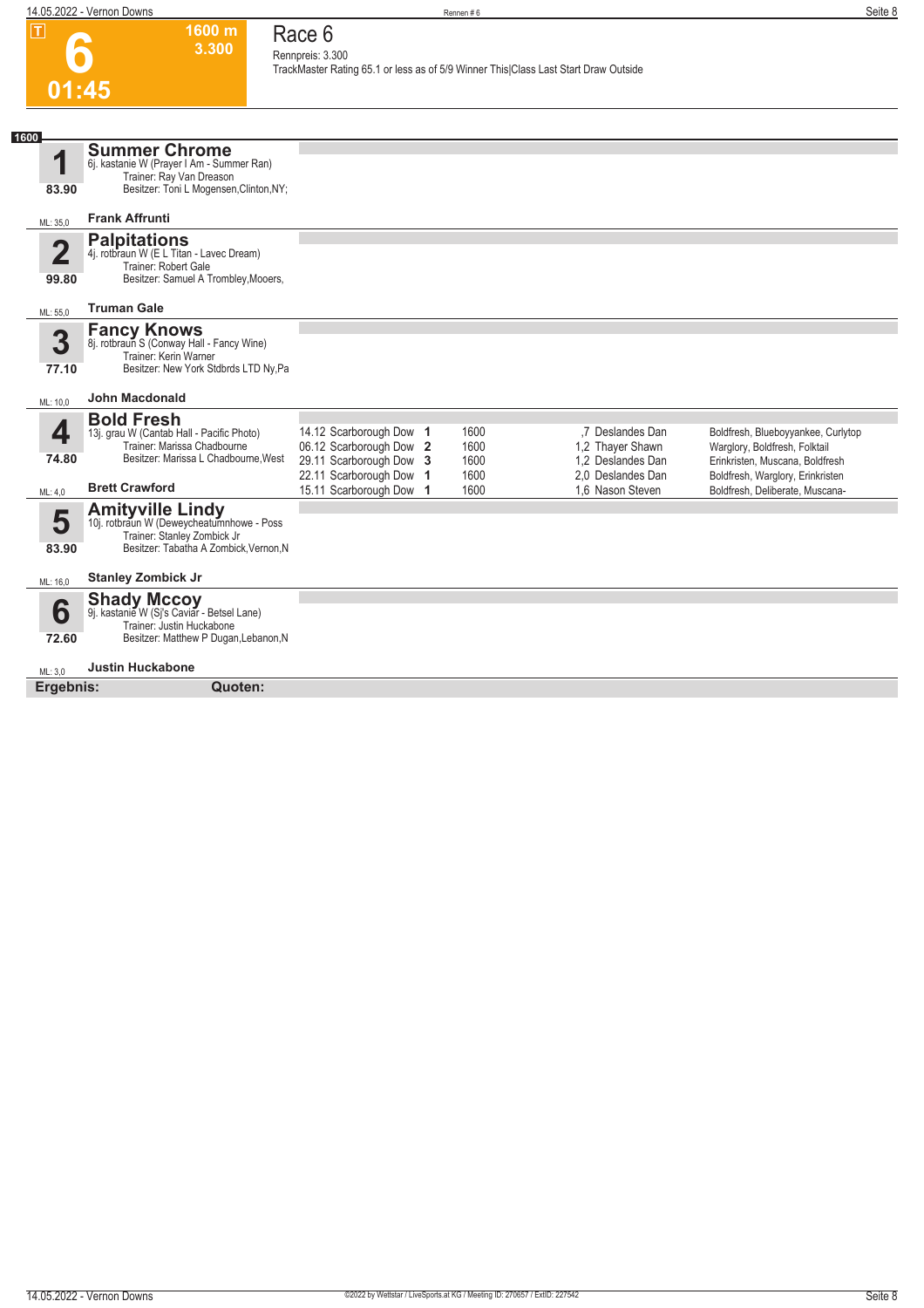#### **Race 7 Rennpreis: 4.400**

**1600 m 4.400** 

**N/W \$1,750 Last 5 Starts AE: Winners Base Class N/W|\$1,100 or less Last Start or TM Rating 72.5 (N/W L2|73/L5 73.75) or less as of 5/9 AE: N/W \$20,000 in 2021/22 combined** 

| 1600                    |                                                                                                                                            |  |
|-------------------------|--------------------------------------------------------------------------------------------------------------------------------------------|--|
| 4<br>77.10              | Napper Tandy<br>8j. rotbraun W (Art Major - Cammara)<br>Trainer: Angus Mac Donald<br>Besitzer: Donald C Cosgrove, Foxboro,                 |  |
| ML: 8,0                 | <b>John Macdonald</b>                                                                                                                      |  |
| $\overline{2}$<br>72.60 | <b>Nesh Cruiser</b><br>10j. grau W (Yankee Cruiser - Western Realist<br>Trainer: Eric Felter<br>Besitzer: Joe L Marcoe, Vernon, NY; Kyl    |  |
| ML: 16,0                | <b>Justin Huckabone</b>                                                                                                                    |  |
| 3                       | <b>Rub Me</b><br>5j. rotbraun W (Badlands Hanover - Mach A W<br>Trainer: Fannie Saul-Beaulieu<br>Besitzer: Fannie L Saul-Beaulieu, Marg    |  |
| ML: 55,0                | <b>Steeven Genois</b>                                                                                                                      |  |
| 4<br>99.80              | <b>Old Pal</b><br>5j. rotbraun W (Delmarvalous - Stubborn Star<br>Trainer: Robert Gale<br>Besitzer: George C Tackley, Syracuse,            |  |
| ML: 5,0                 | <b>Truman Gale</b>                                                                                                                         |  |
| 5<br>77.10              | <b>Samson J</b><br>10j. rotbraun H (Kenneth J - Harmony Oaks Q<br>Trainer: Jeff Sorenson<br>Besitzer: Leslie Jane Carlson, Jordan, N       |  |
| ML: 55,0                | <b>Jeff Sorenson</b>                                                                                                                       |  |
| 6<br>81.60              | No Schmo Joe<br>4j. rotbraun H (Roll With Joe - Donna Lee)<br>Trainer: Dale Lawton<br>Besitzer: Chris S Lawton, Vernon, NY; D              |  |
| ML: 6,0                 | <b>Josh Kinney</b>                                                                                                                         |  |
| 7<br>72.60              | <b>Major Steel</b><br>4j. rotbraun H (Art Major - Beach Girl De Vie)<br>Trainer: William Okusko<br>Besitzer: Shawn E Okusko, Sherrill, NY  |  |
| ML: 16,0                | <b>Barton Dalious</b>                                                                                                                      |  |
| 8<br>74.80              | <b>Mister Miami</b><br>7j. rotbraun W (So Surreal - Western Kerry)<br>Trainer: John Mcneil III<br>Besitzer: Kind Of A Big Deal Stable, Ver |  |
| ML: 13,0                | <b>Brett Crawford</b>                                                                                                                      |  |
| 9<br>83.90              | <b>Jericho Willie</b><br>6j. rotbraun W (Rock N Roll Heaven - Taylorla<br>Trainer: Misty Carey<br>Besitzer: Michael J Kessler, New Hartfo  |  |
| ML: 6,0<br>Ergebnis:    | <b>Frank Affrunti</b><br>Quoten:                                                                                                           |  |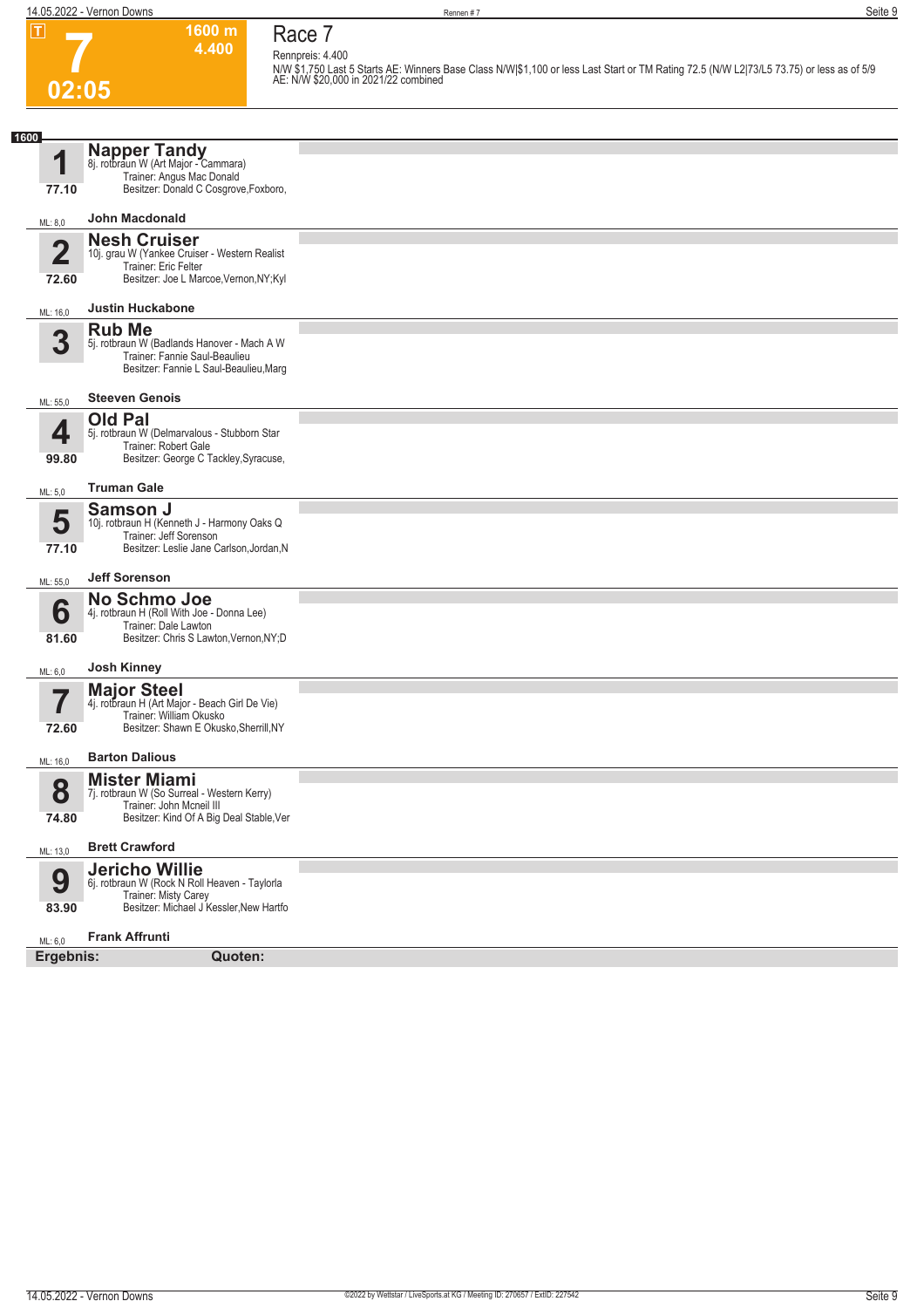**Race 8 Rennpreis: 5.500**

**1600 m 5.500** 

**8 02:25**

N/W \$2,500 Last 5 Starts (F& M or N/W L3 allowed \$500)|AE: N/W 5(F& M or NY Owned or Sired 6) PM Races Life|AE: Winners Base Class<br>N/W \$1,750 or less Last Start or TM Rating 75 (N/W L3 75.5/L5 76) or less as of 5/9

| 1600                             |                                                                                                                                                                         |  |
|----------------------------------|-------------------------------------------------------------------------------------------------------------------------------------------------------------------------|--|
| И                                | <b>Ongoing Royalty</b><br>5j. rotbraun W (Royalty For Life - Now Shes G<br>Trainer: Fannie Saul-Beaulieu<br>Besitzer: Fannie L Saul-Beaulieu, Marg                      |  |
| ML: 16,0                         | <b>Steeven Genois</b>                                                                                                                                                   |  |
| $\overline{\mathbf{2}}$<br>72.60 | Lepanto<br>4j. rotbraun W (Bar Hopping - Woman Of Char<br>Trainer: Jeff Sorenson<br>Besitzer: Betcha Win Stable LLC, White                                              |  |
| ML: 45,0                         | <b>Barton Dalious</b>                                                                                                                                                   |  |
| 3<br>81.60                       | <b>Some Royalty</b><br>8j. rotbraun S (Rc Royalty - Someway)<br>Trainer: Angus Mac Donald<br>Besitzer: E J Treadway, Antwerp, NY; Ja                                    |  |
| ML: 16,0                         | <b>Josh Kinney</b>                                                                                                                                                      |  |
| 4<br>77.10                       | <b>Valentine Express</b><br>3j. rotbraun W (Chapter Seven - Cantata)<br>Trainer: Jessica Okusko<br>Besitzer: Salvatore G Vullo, Vernon, NY;                             |  |
| ML: 8,0                          | <b>John Macdonald</b>                                                                                                                                                   |  |
| 5<br>83.90<br>ML: 6,0            | <b>Wonderwall Lindy</b><br>3j. rotbraun S (Walner - Lindy'sleadinglady)<br>Trainer: George Ducharme<br>Besitzer: J Winske, Mrlbrgh, MA; D Wins<br><b>Frank Affrunti</b> |  |
| 6<br>72.60                       | <b>Bet Big On Blue</b><br>6j. rotbraun W (Muscle Hill - Honorable Daught<br>Trainer: Kerin Warner<br>Besitzer: Michael A Moore, Old Westbur                             |  |
| ML: 5,0                          | <b>Justin Huckabone</b>                                                                                                                                                 |  |
| 5<br>$\mathbf{I}$<br>74.80       | <b>Only Passing Thru</b><br>8j. rotbraun H (Muscle Hill - Oasis Dream)<br>Trainer: Marissa Chadbourne<br>Besitzer: Diane D Whittemore, Norway,                          |  |
| ML: 10.0                         | <b>Brett Crawford</b>                                                                                                                                                   |  |
| 8<br>99.80                       | <b>Manny L</b><br>7j. rotbraun W (Manofmanymissions - Eagle C<br>Trainer: Robert Gale<br>Besitzer: Jeffrey M Agan, Oneida, NY; D                                        |  |
| ML: 35.0                         | <b>Truman Gale</b>                                                                                                                                                      |  |
| Ergebnis:                        | Quoten:                                                                                                                                                                 |  |
|                                  |                                                                                                                                                                         |  |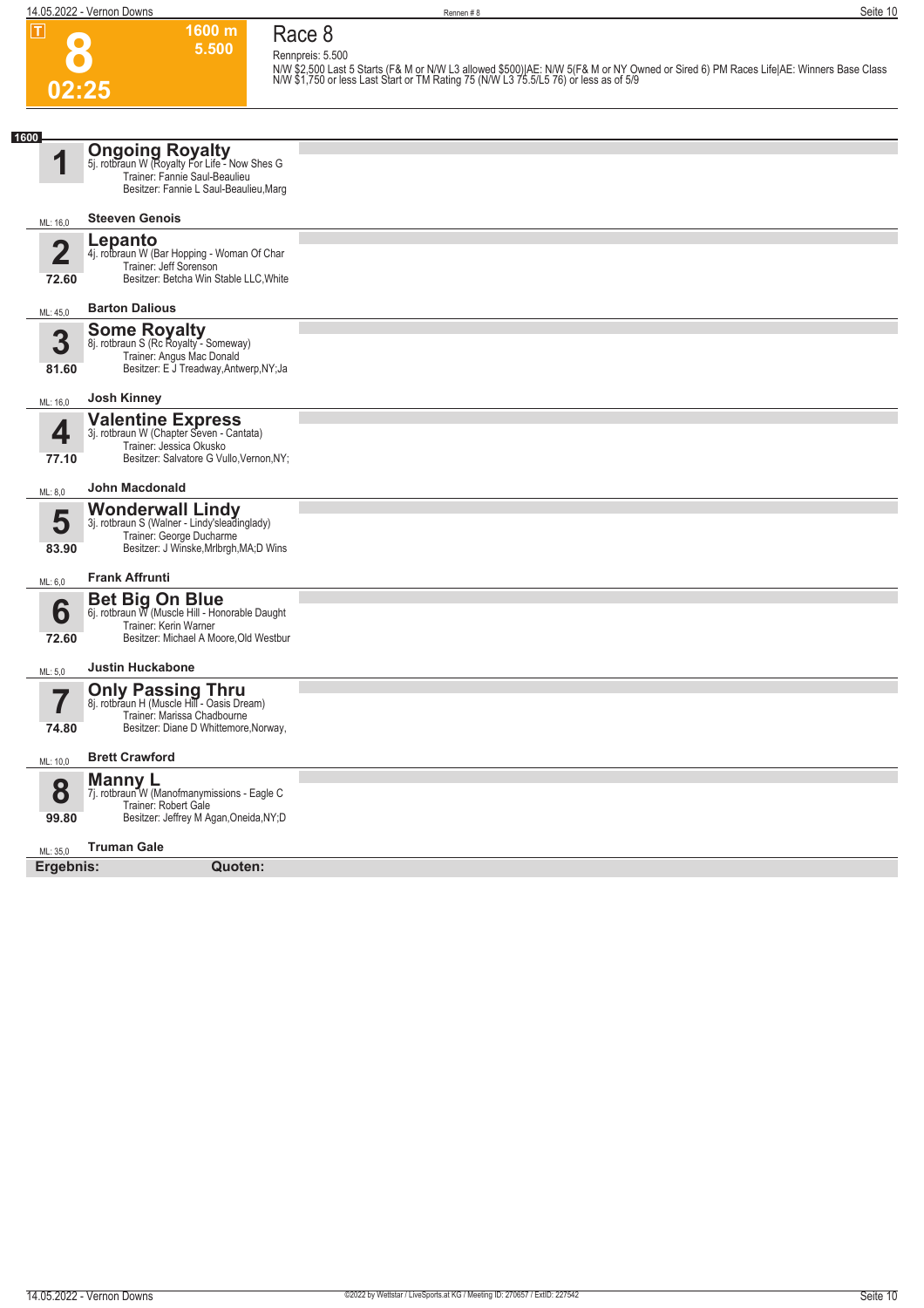**1600 m 7.000**  **Race 9**

**9**

|                         |                                                                                                                                        | Rennpreis: 7.000<br>TrackMaster Rating of at least 79.70 but not more than 84 |
|-------------------------|----------------------------------------------------------------------------------------------------------------------------------------|-------------------------------------------------------------------------------|
| 02:45                   |                                                                                                                                        |                                                                               |
|                         |                                                                                                                                        |                                                                               |
| 1600                    |                                                                                                                                        |                                                                               |
| 1                       | <b>Gunpowder N</b><br>11j. rotbraun W (Bettor's Delight - Holmes Tow                                                                   |                                                                               |
|                         | Trainer: Robert Gale                                                                                                                   |                                                                               |
| 99.80                   | Besitzer: Jeffrey M Agan, Oneida, NY; D                                                                                                |                                                                               |
| ML: 6,0                 | <b>Truman Gale</b>                                                                                                                     |                                                                               |
| $\overline{2}$<br>74.80 | I've Got Hootspa<br>6j. rotbraun W (Sportswriter - Baia Hanover)<br>Trainer: John Mcneil III<br>Besitzer: Ben Mcneil, Vernon Center, N |                                                                               |
| ML: 16,0                | <b>Brett Crawford</b>                                                                                                                  |                                                                               |
|                         | <b>Wind Blast</b>                                                                                                                      |                                                                               |
| 3                       | 7j. rotbraun W (Mach Three - Wind Warning)<br>Trainer: Justin Huckabone                                                                |                                                                               |
| 72.60                   | Besitzer: Jonathan S Appelbaum, Yorkt                                                                                                  |                                                                               |
| ML: 7,0                 | <b>Justin Huckabone</b>                                                                                                                |                                                                               |
|                         | <b>Attention Please</b>                                                                                                                |                                                                               |
| 4                       | 8j. grau W (Rockin Image - Deal Offthe Bottom<br>Trainer: Adam Capizzano                                                               |                                                                               |
| 83.90                   | Besitzer: Lisa Elena Kennedy, Rome, N                                                                                                  |                                                                               |
| ML: 6,0                 | <b>Adam Capizzano</b>                                                                                                                  |                                                                               |
|                         | <b>Rally Your Crew</b>                                                                                                                 |                                                                               |
| 5                       | 4j. rotbraun W (Charley Barley - Extreme Preju<br>Trainer: Jeff Sorenson                                                               |                                                                               |
| 72.60                   | Besitzer: Alan J Levine, Liverpool, NY                                                                                                 |                                                                               |
| ML: 10,0                | <b>Barton Dalious</b>                                                                                                                  |                                                                               |
|                         | <b>Northern Rein</b>                                                                                                                   |                                                                               |
| 6                       | 7j. rotbraun W (American Ideal - Expressive)<br>Trainer: Kerin Warner                                                                  |                                                                               |
|                         | Besitzer: New York Stdbrds LTD Ny, Pa                                                                                                  |                                                                               |
| ML: 3,0                 | <b>Steeven Genois</b>                                                                                                                  |                                                                               |
| 57                      | <b>Frontier Rollo</b>                                                                                                                  |                                                                               |
|                         | 5j. rotbraun W (Time To Roll - Incredible Dodg<br>Trainer: Dale Lawton                                                                 |                                                                               |
| 81.60                   | Besitzer: Chris S Lawton, Vernon, NY; D                                                                                                |                                                                               |
| ML: 4,0                 | <b>Josh Kinney</b>                                                                                                                     |                                                                               |
| Ergebnis:               | Quoten:                                                                                                                                |                                                                               |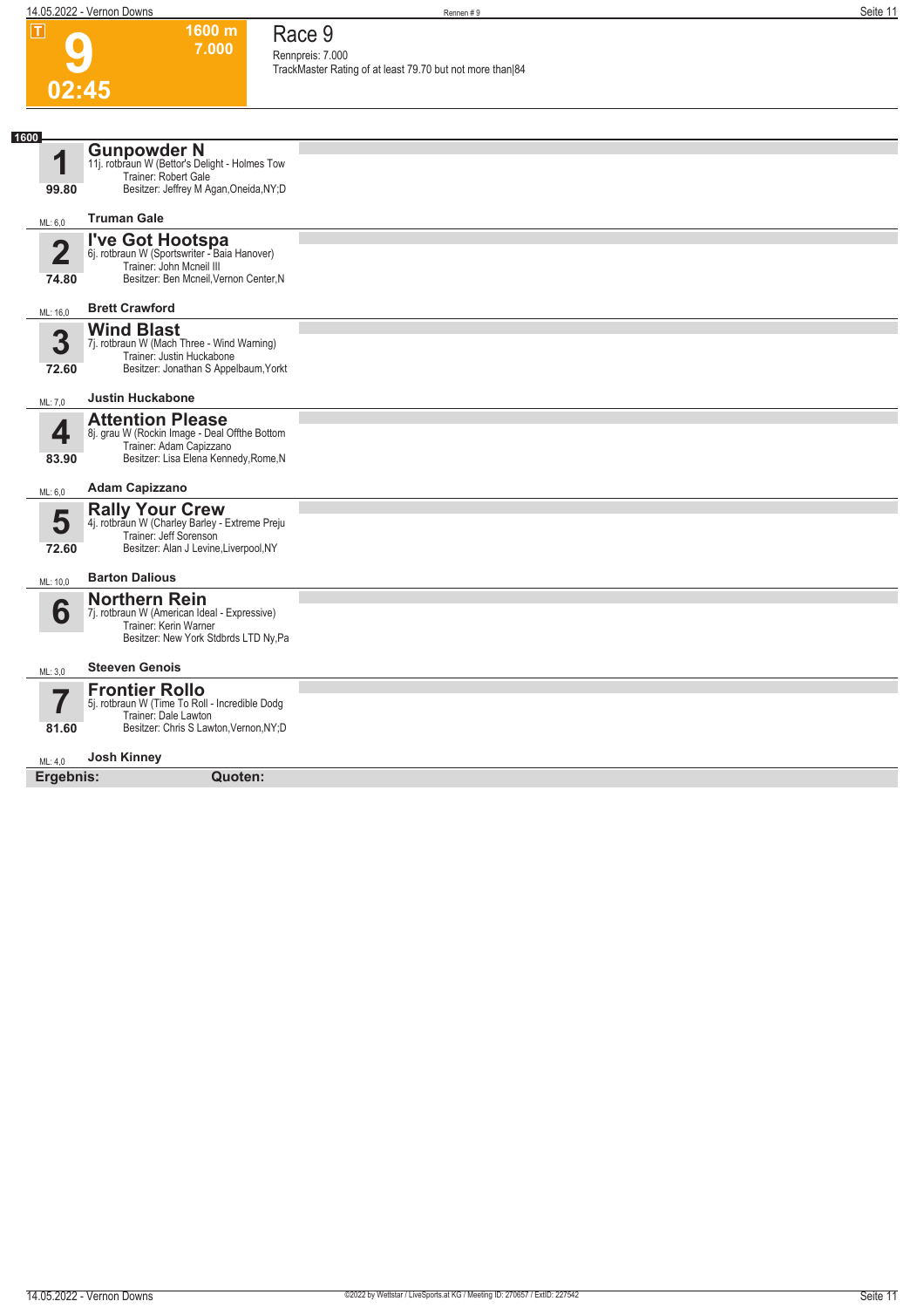**1600 m**

|      | $\mathbf I$                      | 1600 m<br>6.600                                                                                                                               | Race 10<br>Rennpreis: 6.600                      | N/W \$3,500 Last 5 Starts AE: TM Rating 79 (F& M 80) or less as of 5/9 |                                        |                                              |                                                                                                                                                                                      |
|------|----------------------------------|-----------------------------------------------------------------------------------------------------------------------------------------------|--------------------------------------------------|------------------------------------------------------------------------|----------------------------------------|----------------------------------------------|--------------------------------------------------------------------------------------------------------------------------------------------------------------------------------------|
|      | 03:05                            |                                                                                                                                               |                                                  |                                                                        |                                        |                                              |                                                                                                                                                                                      |
| 1600 | 1<br>72.60                       | Da Boogie Man<br>5j. grau W (Rc Royalty - Hurrikane Janie)<br>Trainer: Justin Huckabone<br>Besitzer: Jonathan S Appelbaum, Yorkt              |                                                  |                                                                        |                                        |                                              |                                                                                                                                                                                      |
|      | ML: 4,0                          | <b>Justin Huckabone</b>                                                                                                                       |                                                  |                                                                        |                                        |                                              |                                                                                                                                                                                      |
|      | $\overline{\mathbf{2}}$<br>83.90 | <b>Golden Kronos</b><br>8j. rotbraun W (Chapter Seven - Order By Cre<br>Trainer: Stanley Zombick Jr<br>Besitzer: Michael L Pozefsky, Saratoga |                                                  |                                                                        |                                        |                                              |                                                                                                                                                                                      |
|      | ML: 7,0                          | <b>Stanley Zombick Jr</b>                                                                                                                     |                                                  |                                                                        |                                        |                                              |                                                                                                                                                                                      |
|      | 3<br>74.80                       | <b>Winding Hill</b><br>11j. grau W (Here Comes Herbie - Andover Ba<br>Trainer: Marissa Chadbourne<br>Besitzer: Diane D Whittemore, Norway,    | 11.09 Hop<br>11.09 Hop<br>31.08 Hop<br>24.08 Hop | 8<br>1                                                                 | unpl 1600<br>unpl 1600<br>1600<br>1600 | 1,5 Macomberjr Ricky<br>1,9 Macomberir Ricky | Justicejet, Ladysbigstormont, Cervezadinero<br>Justicejet, Ladysbigstormont, Cervezadinero<br>Cervezadinero, Ladysbigstormont, Meadow<br>Windinghill, Ladysbigstormont, Apartyforzur |
|      | ML: 5,0                          | <b>Brett Crawford</b>                                                                                                                         | 09.08 Hop                                        | 1                                                                      | 1600                                   | ,9 Macomberjr Ricky                          | Windinghill, Northmedosampson, Imperialst                                                                                                                                            |
|      | 4<br>77.10                       | <b>Bourbon Express</b><br>5j. rotbraun W (Rc Royalty - Kasha)<br>Trainer: Jessica Okusko<br>Besitzer: Salvatore G Vullo, Vernon, NY;          |                                                  |                                                                        |                                        |                                              |                                                                                                                                                                                      |
|      | ML: 28,0                         | <b>John Macdonald</b>                                                                                                                         |                                                  |                                                                        |                                        |                                              |                                                                                                                                                                                      |
|      | 5<br>65.80                       | <b>Cash N Chrome</b><br>8j. rotbraun W (Cash Hall - Princess Hall)<br>Trainer: Angus Mac Donald<br>Besitzer: Michael J Collins, Clinton, NY;  |                                                  |                                                                        |                                        |                                              |                                                                                                                                                                                      |
|      | ML: 16,0                         | <b>Joe Nassimos</b>                                                                                                                           |                                                  |                                                                        |                                        |                                              |                                                                                                                                                                                      |
|      | 6<br>99.80                       | <b>Deli Dream</b><br>5j. rotbraun S (Rc Royalty - Neon Dream)<br>Trainer: Anthony Mondi<br>Besitzer: Lon Todd Frocione, Syracuse,             |                                                  |                                                                        |                                        |                                              |                                                                                                                                                                                      |
|      | ML: 55,0                         | <b>Truman Gale</b>                                                                                                                            |                                                  |                                                                        |                                        |                                              |                                                                                                                                                                                      |
|      | Ergebnis:                        | Quoten:                                                                                                                                       |                                                  |                                                                        |                                        |                                              |                                                                                                                                                                                      |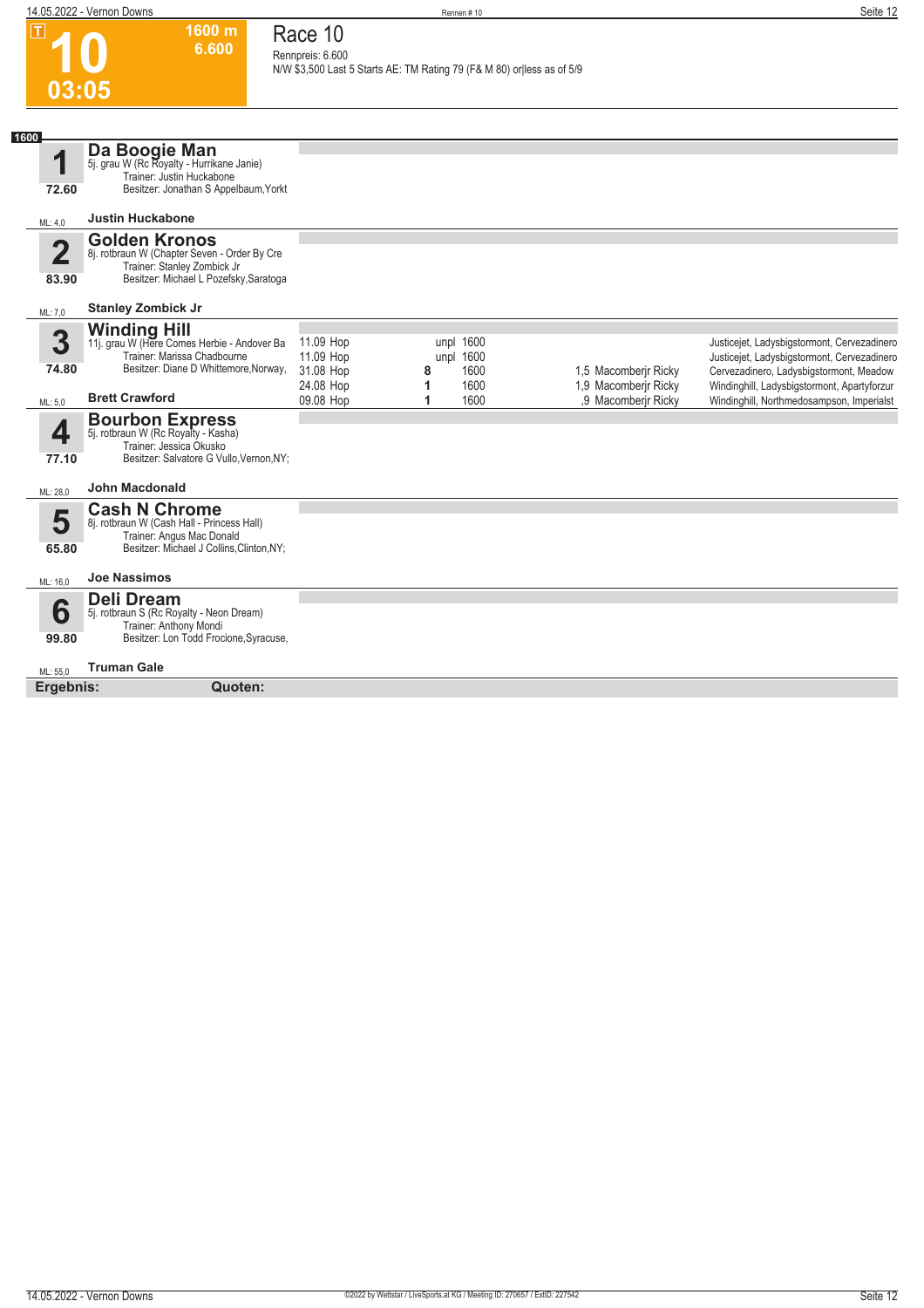

### **Race 11 Rennpreis: 4.400**

**1600 m 4.400** 

Fillies & Mares N/W \$1,750 Last 5 Starts (N/W L3|allowed \$250) AE: N/W 3(NY Owned or Sired 4) PM Races Life|AE: Winners Base Class<br>N/W \$1,100 or less Last Start or TM Rating 72 (N/W L3 72.5/L5 73) as of 5/9

| 1600        |                                                                               |  |
|-------------|-------------------------------------------------------------------------------|--|
|             | <b>Sweet Style</b>                                                            |  |
| 1           | 5j. rotbraun S (Sweet Lou - Style)                                            |  |
|             | Trainer: Adam Capizzano                                                       |  |
| 83.90       | Besitzer: Lisa Elena Kennedy, Rome, N                                         |  |
|             | <b>Adam Capizzano</b>                                                         |  |
| ML: 35,0    |                                                                               |  |
| $\mathbf 2$ | San Franny<br>4j. rotbraun S (Nob Hill High - Odds On Hemer                   |  |
|             | Trainer: Joe Nassimos                                                         |  |
| 65.80       | Besitzer: Nicholas A Angarano, Syracus                                        |  |
|             |                                                                               |  |
| ML: 11,0    | <b>Joe Nassimos</b>                                                           |  |
|             | <b>Dream On A Roll</b>                                                        |  |
| 3           | 6j. rotbraun S (Roll With Joe - New York Drea                                 |  |
|             | Trainer: Gary Gibson                                                          |  |
| 72.60       | Besitzer: Todd C Santoro, Cicero, NY                                          |  |
| ML: 45,0    | <b>Justin Huckabone</b>                                                       |  |
|             | <b>Milleniums Girl</b>                                                        |  |
| 4           | 4j. rotbraun S (Royel Millennium - Cuzzin Mimi                                |  |
|             | Trainer: Dale Lawton                                                          |  |
| 81.60       | Besitzer: Chris S Lawton, Vernon, NY; D                                       |  |
|             | <b>Josh Kinney</b>                                                            |  |
| ML: 5,0     |                                                                               |  |
|             | <b>Starlitsimple Rig</b>                                                      |  |
| 5           | 4j. grau S (Riggins - Allamerican Apex)                                       |  |
| 83.90       | Trainer: Kerin Warner<br>Besitzer: Michael A Moore, Old Westbur               |  |
|             |                                                                               |  |
| ML: 6.0     | <b>Frank Affrunti</b>                                                         |  |
|             | <b>Dudes Sweet Bet</b>                                                        |  |
| 6           | 3j. rotbraun S (Dude's The Man - Sweet Bettor                                 |  |
|             | Trainer: Jessica Okusko                                                       |  |
| 77.10       | Besitzer: Salvatore G Vullo, Vernon, NY;                                      |  |
|             | <b>John Macdonald</b>                                                         |  |
| ML: 7,0     |                                                                               |  |
| 57          | <b>Gimme Some Lovin'</b>                                                      |  |
|             | 8j. rotbraun S (Bettor's Delight - Torrid Affair)<br>Trainer: John Mcneil III |  |
| 74.80       | Besitzer: Elizabeth A Allers, Deansboro,                                      |  |
|             |                                                                               |  |
| ML: 10,0    | <b>Brett Crawford</b>                                                         |  |
| Ergebnis:   | Quoten:                                                                       |  |
|             |                                                                               |  |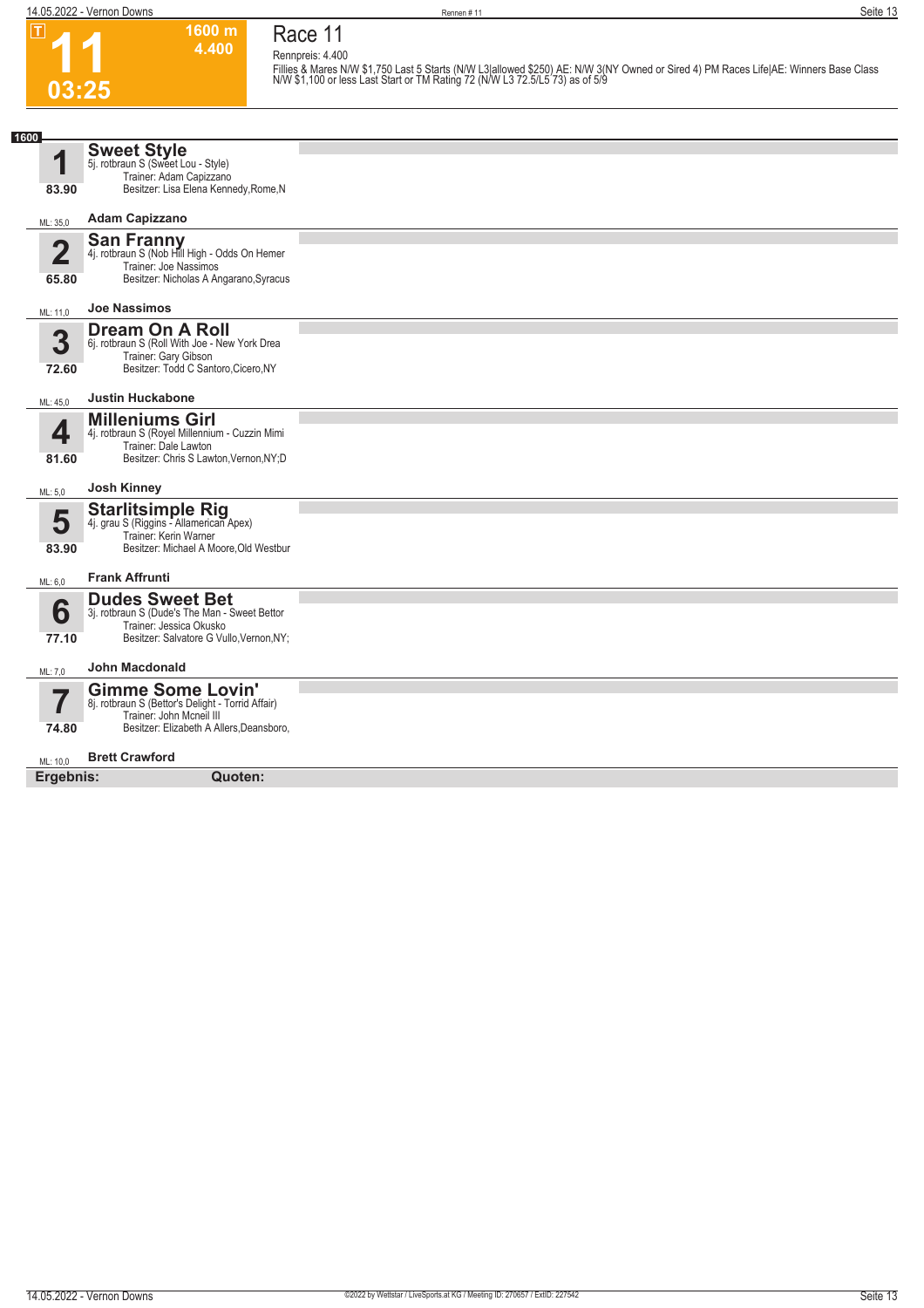$\boxed{1}$ 





**1600 m 7.700** 

| 1600                 |                                                                                                                                             |  |
|----------------------|---------------------------------------------------------------------------------------------------------------------------------------------|--|
| 1                    | <b>Miley Rose</b><br>4j. rotbraun S (So Surreal - Bellas Bliss)<br>Trainer: Kerin Warner                                                    |  |
| 74.80                | Besitzer: Donn L Lewandrowski, Poland                                                                                                       |  |
| ML: 6,0              | <b>Brett Crawford</b>                                                                                                                       |  |
| $\mathbf 2$<br>77.10 | <b>Purameri</b><br>4j. rotbraun S (American Ideal - J K Pure Pearl<br>Trainer: Jessica Okusko<br>Besitzer: Purple Haze Stables LLC, Fair    |  |
| ML: 10,0             | <b>John Macdonald</b>                                                                                                                       |  |
| 3<br>72.60           | <b>Islay N</b><br>10j. rotbraun S (Stonebridge Regal - Shimmeri<br>Trainer: Justin Huckabone<br>Besitzer: Jonathan S Appelbaum, Yorkt       |  |
| ML: 55,0             | <b>Justin Huckabone</b>                                                                                                                     |  |
| 4<br>81.60           | <b>Surreal Feeling</b><br>7j. grau S (So Surreal - Ty's Artist)<br>Trainer: Dale Lawton<br>Besitzer: Chris S Lawton, Vernon, NY; D          |  |
| ML: 22,0             | <b>Josh Kinney</b>                                                                                                                          |  |
| 5<br>83.90           | <b>Therewasthisgirl</b><br>4j. rotbraun S (So Surreal - The Company Stor<br>Trainer: George Ducharme<br>Besitzer: George Ducharme Stable LL |  |
| ML: 3,0              | <b>Frank Affrunti</b>                                                                                                                       |  |
| Ergebnis:            | Quoten:                                                                                                                                     |  |